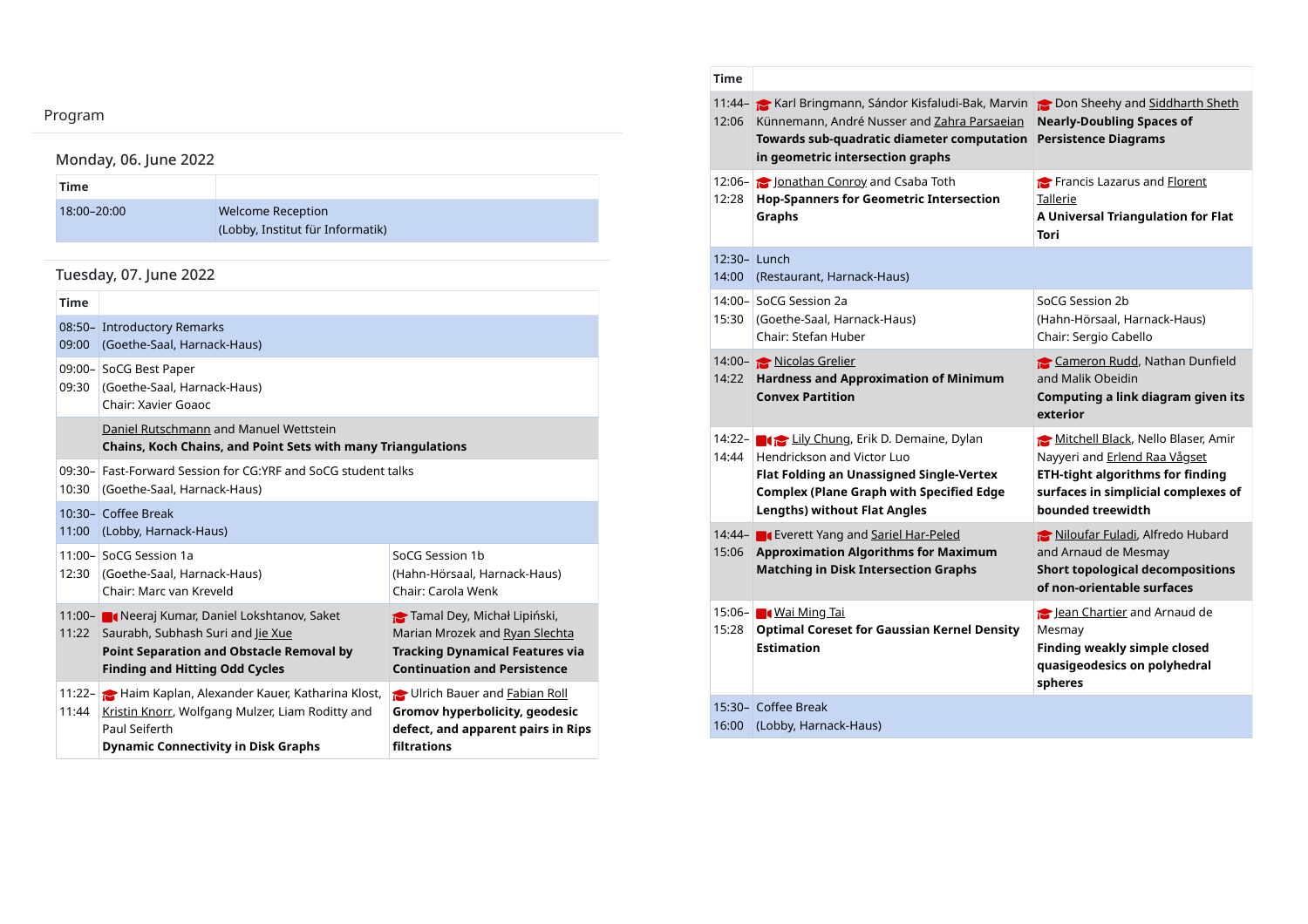|       | Time               |                                                                                                                                                               |                                                                                                                                                            |                                                                                                                                                                                                                                                                                                                                                      | <b>Time</b>       |                                                  |                                                                                                                                      |                                                                                                                 |                                                                                               |  |  |  |  |  |  |  |  |  |  |  |  |  |  |  |  |  |                                                                                                                                                              |
|-------|--------------------|---------------------------------------------------------------------------------------------------------------------------------------------------------------|------------------------------------------------------------------------------------------------------------------------------------------------------------|------------------------------------------------------------------------------------------------------------------------------------------------------------------------------------------------------------------------------------------------------------------------------------------------------------------------------------------------------|-------------------|--------------------------------------------------|--------------------------------------------------------------------------------------------------------------------------------------|-----------------------------------------------------------------------------------------------------------------|-----------------------------------------------------------------------------------------------|--|--|--|--|--|--|--|--|--|--|--|--|--|--|--|--|--|--------------------------------------------------------------------------------------------------------------------------------------------------------------|
| 18:30 |                    | 16:00- CG:YRF                                                                                                                                                 |                                                                                                                                                            | 10th Annual Minisymposium on<br>Computational Topology-Session                                                                                                                                                                                                                                                                                       | 17:30             | 17:15- Break                                     |                                                                                                                                      |                                                                                                                 |                                                                                               |  |  |  |  |  |  |  |  |  |  |  |  |  |  |  |  |  |                                                                                                                                                              |
|       |                    |                                                                                                                                                               |                                                                                                                                                            | $\mathbf{1}$<br>(Meitner-Saal 1, Harnack-Haus)                                                                                                                                                                                                                                                                                                       | $17:30-$<br>18:30 | CG:YRF Session 2a<br>(Goethe-Saal, Harnack-Haus) |                                                                                                                                      |                                                                                                                 |                                                                                               |  |  |  |  |  |  |  |  |  |  |  |  |  |  |  |  |  |                                                                                                                                                              |
|       | $16:00 -$<br>17:15 | CG:YRF Session 1a<br>(Goethe-Saal, Harnack-<br>Haus)<br>Chair: Anne Driemel                                                                                   | <b>CG:YRF Session 1b</b><br>(Hahn-Hörsaal,<br>Harnack-Haus)<br>Chair: André Nusser                                                                         | $\circ$ 16:00–16:05: Welcoming<br>○ 16:05-16:40: Giovanni Bocchi<br><b>Group Equivariant Non-</b><br><b>Expansive Operators: a</b><br>novel approach to deep<br>learning grounded in<br><b>Topological Data Analysis</b><br><b>○ 16:40–17:05:</b> Kathryn<br>Lindsey<br><b>Feedforward ReLU neural</b><br>networks and piecewise-<br>linear geometry |                   | Chair: Zuzana Patáková                           |                                                                                                                                      |                                                                                                                 |                                                                                               |  |  |  |  |  |  |  |  |  |  |  |  |  |  |  |  |  |                                                                                                                                                              |
|       |                    | 16:00- ■ Ulrich Bauer, Talha Bin<br>16:15 Masood, Barbara Giunti,<br>Guillaume Houry, Michael<br>Kerber and Abhishek<br>Rathod<br><b>Sparsity and output-</b> | Sarita de Berg, Marc<br>van Kreveld and Frank<br><b>Staals</b><br>The Complexity of<br><b>Geodesic Spanners</b>                                            |                                                                                                                                                                                                                                                                                                                                                      |                   |                                                  |                                                                                                                                      |                                                                                                                 |                                                                                               |  |  |  |  |  |  |  |  |  |  |  |  |  |  |  |  |  | 17:30- <b>Carl Reza Bigdeli</b> and Anna Lubiw<br>17:45 Forbidding Edges between Points<br>in the Plane to Disconnect the<br><b>Triangulation Flip Graph</b> |
|       | 16:30              | sensitivity in persistence<br>computation<br><u>16:15- Angel Javier Alonso,</u><br>Michael Kerber and                                                         | Prosenjit Bose,<br>Guillermo Esteban,                                                                                                                      |                                                                                                                                                                                                                                                                                                                                                      |                   |                                                  |                                                                                                                                      | $17:45-$<br>18:00                                                                                               | Luis Crespo Ruiz and Francisco<br>Santos<br>The tropical variety of<br>antisymmetric matrices |  |  |  |  |  |  |  |  |  |  |  |  |  |  |  |  |  |                                                                                                                                                              |
|       |                    | Siddharth Pritam<br><b>Reducing Multi-</b><br><b>Parameter Flag</b><br><b>Filtrations via Edge</b><br><b>Collapses</b>                                        | David Orden and<br>Rodrigo Silveira<br>On approximating<br>shortest paths in<br>weighted hexagonal<br>tessellations                                        |                                                                                                                                                                                                                                                                                                                                                      |                   |                                                  |                                                                                                                                      | 18:00- <b>Tatyana Zaitseva</b><br>18:15 Self-affine tilings, multivariate B-<br>splines and subdivision schemes |                                                                                               |  |  |  |  |  |  |  |  |  |  |  |  |  |  |  |  |  |                                                                                                                                                              |
|       | 16:45              | 16:30- David Loiseaux, Andrew<br><b>Blumberg and Mathieu</b><br>Carrière<br><b>An Approximation of</b><br><b>Multiparameter</b><br><b>Persistence Modules</b> | Erin Chambers, Brittany<br>Terese Fasy, Benjamin<br>Holmgren, Sushovan<br>Majhi and Carola Wenk<br><b>Path-Connectivity of</b><br><b>Fréchet Spaces of</b> |                                                                                                                                                                                                                                                                                                                                                      |                   | $18:15-$<br>18:30                                | Daniel W. Cranston, Jiaxi Nie,<br>Jacques Verstraete ind Alexandra<br>Wesolek<br>On Asymptotic Packing of<br><b>Geometric Graphs</b> |                                                                                                                 |                                                                                               |  |  |  |  |  |  |  |  |  |  |  |  |  |  |  |  |  |                                                                                                                                                              |
|       | $16:45-$<br>17:00  | Wojciech Chachólski, René<br>Corbet and Anna-Laura<br>Sattelberger<br>The Shift-Dimension of<br>Multipersistence Modules   Cover Inequality                   | <b>Graphs</b><br><b>Reilly Browne and Eric</b><br>Chiu<br>Collapsing the<br><b>Hidden-Set Convex-</b>                                                      |                                                                                                                                                                                                                                                                                                                                                      |                   |                                                  |                                                                                                                                      |                                                                                                                 |                                                                                               |  |  |  |  |  |  |  |  |  |  |  |  |  |  |  |  |  |                                                                                                                                                              |
|       |                    | 17:00- <b>1</b> Oliver Chubet<br>17:15 A Maximum Subbarcode<br><b>Matching Algorithm</b>                                                                      | Matthijs Ebbens and<br><b>Francis Lazarus</b><br><b>Computing the length</b><br>spectrum of<br>combinatorial graphs<br>on the torus                        |                                                                                                                                                                                                                                                                                                                                                      |                   |                                                  |                                                                                                                                      |                                                                                                                 |                                                                                               |  |  |  |  |  |  |  |  |  |  |  |  |  |  |  |  |  |                                                                                                                                                              |

| ×<br>$\sim$ |  |
|-------------|--|

| 17:15- Break |
|--------------|
|--------------|

| 17:30 |
|-------|
|-------|

|                                                                                                                                                                           | <b>Time</b> |       |                                                                                                                                                            |                                                                                                                                   |                                                                                                               |
|---------------------------------------------------------------------------------------------------------------------------------------------------------------------------|-------------|-------|------------------------------------------------------------------------------------------------------------------------------------------------------------|-----------------------------------------------------------------------------------------------------------------------------------|---------------------------------------------------------------------------------------------------------------|
| ymposium on<br>oology-Session                                                                                                                                             | 17:30       |       | 17:15- Break                                                                                                                                               |                                                                                                                                   |                                                                                                               |
| arnack-Haus)<br>Velcoming<br>iiovanni Bocchi<br>riant Non-<br>erators: a<br>ch to deep<br>ınded in<br>ata Analysis<br><b>K</b> athryn<br>ReLU neural<br>piecewise-<br>try |             | 18:30 | 17:30– CG:YRF Session 2a<br>(Goethe-Saal, Harnack-Haus)<br>Chair: Zuzana Patáková                                                                          | <b>CG:YRF Session 2b</b><br>(Hahn-Hörsaal,<br>Harnack-Haus)<br>Chair: Jeff Phillips                                               | 10th Annual<br>Minisymposium on<br>Computational Topology-<br>Session 1<br>(Meitner-Saal 1, Harnack-<br>Haus) |
|                                                                                                                                                                           |             | 17:45 | 17:30- <b>C</b> Reza Bigdeli and Anna Lubiw<br><b>Forbidding Edges between Points</b><br>in the Plane to Disconnect the<br><b>Triangulation Flip Graph</b> | Brendan Mallery,<br>Adelie Garin and Justin<br>Curry<br><b>Lattice Theoretic</b><br>Perspectives on the<br><b>Persistence Map</b> | ○ 17:30–18:05: Vitaliy<br>Kurlin<br><b>Persistence vs</b><br>newer isometry<br>invariants of point<br>sets    |
|                                                                                                                                                                           | 18:00       |       | 17:45- Luis Crespo Ruiz and Francisco<br>Santos<br>The tropical variety of<br>antisymmetric matrices                                                       | Florian Russold<br><b>Persistent sheaf</b><br>cohomology                                                                          | ○ 18:05-18:30: 【 Yusu<br>Wang<br>Persistent<br>Laplacian:<br>properties and                                   |
|                                                                                                                                                                           |             |       | 18:00- 1 Tatyana Zaitseva<br>18:15 Self-affine tilings, multivariate B-<br>splines and subdivision schemes                                                 | Benjamin Brück and<br><b>Adélie Garin</b><br><b>Stratifying the space</b><br>of barcodes using<br><b>Coxeter complexes</b>        | algorithms                                                                                                    |
|                                                                                                                                                                           |             | 18:30 | 18:15- Daniel W. Cranston, Jiaxi Nie,<br>Jacques Verstraete ind <u>Alexandra</u><br>Wesolek<br>On Asymptotic Packing of<br><b>Geometric Graphs</b>         |                                                                                                                                   |                                                                                                               |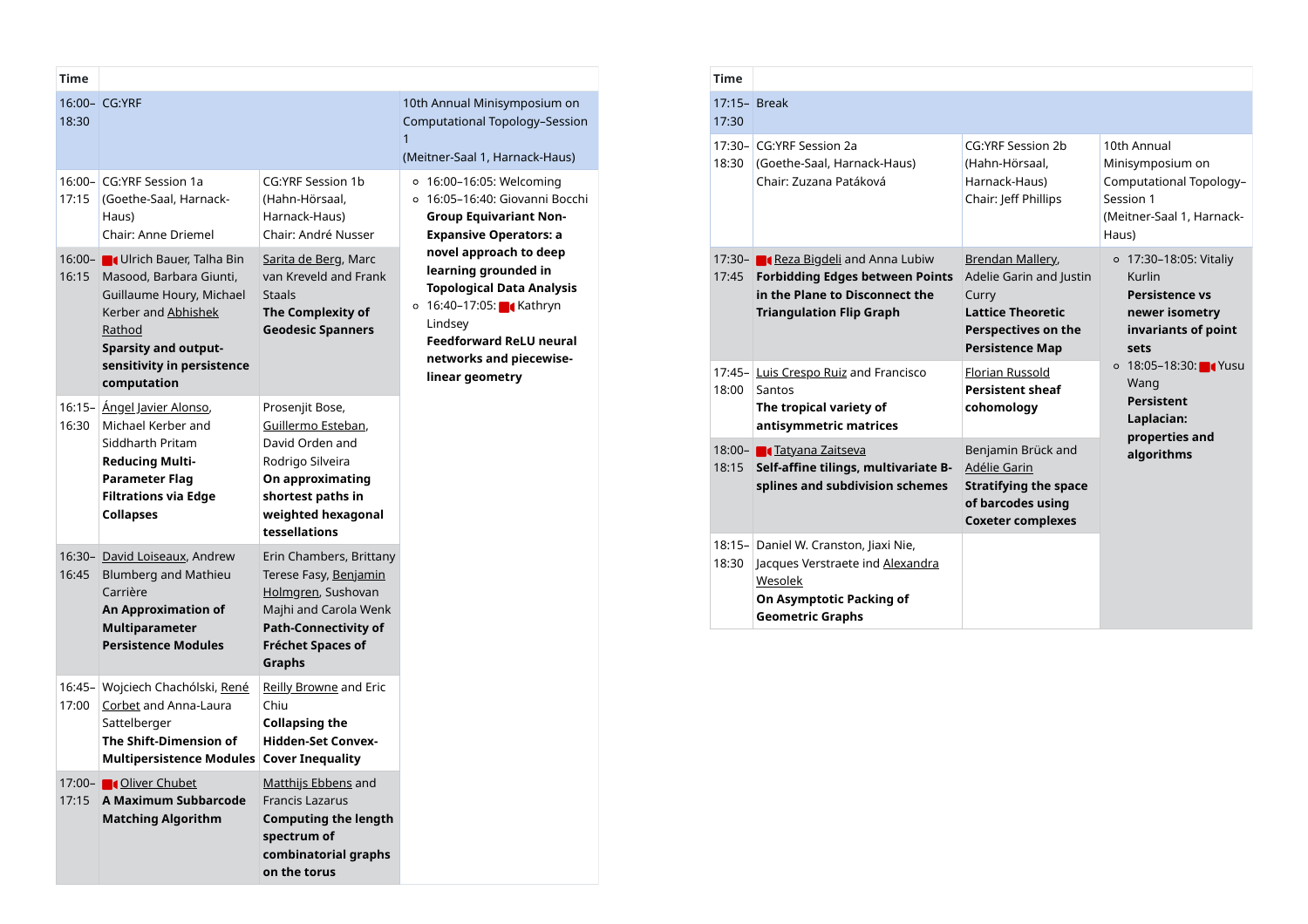#### Wednesday, 08. June 2022

| Time<br>10:30      | 09:00- SoCG Session 3a<br>(Goethe-Saal, Harnack-Haus)<br>Chair: Yakov Nekrich                                                                                                                                       | SoCG Session 3b<br>(Hahn-Hörsaal, Harnack-Haus)<br>Chair: Sang Won Bae                                                                                                                                   |                    | 11:44- Mincheol Kim, Chanyang Se<br>12:06 Ahn and Hee-Kap Ahn<br>Farthest-point Voronoi diagr<br>presence of rectangular obst                                |
|--------------------|---------------------------------------------------------------------------------------------------------------------------------------------------------------------------------------------------------------------|----------------------------------------------------------------------------------------------------------------------------------------------------------------------------------------------------------|--------------------|--------------------------------------------------------------------------------------------------------------------------------------------------------------|
| $09:00 -$<br>09:22 | <b>S</b> Oswin Aichholzer, Johannes Obenaus,<br>Joachim Orthaber, Rosna Paul, Patrick<br>Schnider, Raphael Steiner, Tim Taubner<br>and Birgit Vogtenhuber<br><b>Edge Partitions of Complete Geometric</b><br>Graphs | <u>Håvard Bakke Bjerkevik</u><br>Tighter bounds for reconstruction from $\varepsilon$ -<br>samples                                                                                                       | 12:28              | 12:06- Peyman Afshani and Pingal<br>On Semialgebraic Range Rep                                                                                               |
| 09:44              | 09:22- Gábor Damásdi and Dömötör<br>Pálvölgyi<br>Three-chromatic geometric<br>hypergraphs                                                                                                                           | Dominique Attali and Andre Lieutier<br>Delaunay-like triangulation of smooth<br>orientable submanifolds by least L1-norm<br>minimization                                                                 | 14:00              | 12:30- Lunch<br>(Restaurant, Harnack-Haus)<br>14:00- Invited Talk                                                                                            |
| 10:06              | 09:44- James Davies, Chaya Keller, Linda Kleist,<br>Shakhar Smorodinsky and Bartosz                                                                                                                                 | Gilles Bonnet, Daniel Dadush, Uri Grupel,<br>Sophie Huiberts and Galyna Livshyts                                                                                                                         | 15:00              | (Goethe-Saal, Harnack-Haus)<br>Chair: Michael Kerber                                                                                                         |
|                    | Walczak<br>A solution to Ringel's circle problem                                                                                                                                                                    | <b>Asymptotic Bounds on the Combinatorial</b><br><b>Diameter of Random Polytopes</b>                                                                                                                     |                    | <b>Heather Harrington</b><br><b>Computational geometry an</b>                                                                                                |
|                    | 10:06- <b>1</b> Ahmad Biniaz<br>10:28 Acute Tours in the Plane                                                                                                                                                      | Anna Arutyunova, Anne Driemel, Jan-<br>Henrik Haunert, Herman Haverkort, Jürgen                                                                                                                          | $15:00 -$<br>15:30 | Coffee Break<br>(Lobby, Harnack-Haus)                                                                                                                        |
|                    |                                                                                                                                                                                                                     | Kusche, Elmar Langetepe, Philip Mayer, Petra<br>Mutzel and Heiko Röglin<br><b>Minimum-Error Triangulations for Sea</b><br><b>Surface Reconstruction</b>                                                  |                    | 15:30- CG:YRF Session 3a<br>17:00 (Goethe-Saal, Harnack-Haus)<br>Chair: Sergio Cabello                                                                       |
| $10:30 -$<br>11:00 | Coffee Break<br>(Lobby, Harnack-Haus)                                                                                                                                                                               |                                                                                                                                                                                                          |                    | 15:30- <b>4</b> Alejandro Flores-Velazco                                                                                                                     |
| 12:30              | 11:00-SoCG Session 4a<br>(Goethe-Saal, Harnack-Haus)<br>Chair: Marc van Kreveld                                                                                                                                     | SoCG Session 4b<br>(Hahn-Hörsaal, Harnack-Haus)<br>Chair: Sang Won Bae                                                                                                                                   | 15:47              | <b>Improved Search of Relevant</b><br><b>Points for Nearest-Neighbor</b><br>Classification                                                                   |
| $11:00 -$<br>11:22 | <b>Pankaj Agarwal, Boris Aronov, Esther</b><br>Ezra, Matthew Katz and Micha Sharir<br><b>Arc-Intersection Queries Amid</b><br><b>Triangles in Three Dimensions and</b><br><b>Related Problems</b>                   | Oswin Aichholzer, Alfredo Garcia, Javier<br>Tejel, Birgit Vogtenhuber and Alexandra<br><u>Weinberger</u><br><b>Twisted Ways to Find Plane Structures in</b><br><b>Simple Drawings of Complete Graphs</b> | 16:04              | 15:47- Thijs van der Horst, Maarten<br>Löffler and Frank Staals<br><b>Chromatic k-Nearest Neighb</b><br>Queries                                              |
|                    | 11:22- <b>1 1</b> Hung Le, Lazar Milenkovic and<br>11:44 Shay Solomon<br><b>Sparse Euclidean Spanners with Tiny</b><br><b>Diameter: A Tight Lower Bound</b>                                                         | Thekla Hamm and Petr Hlineny<br><b>Parameterised Partially-Predrawn</b><br><b>Crossing Number</b>                                                                                                        | $16:04-$<br>16:21  | Tzvika Geft, Dan Halperin and<br>Yonatan Nakar<br><b>Tractability Frontiers in Mult</b><br><b>Robot Coordination and</b><br><b>Geometric Reconfiguration</b> |

| <b>Time</b> |                                                                                                                                                                       |                                                                                                                    |                                                   |                                                                                                                                                                           |
|-------------|-----------------------------------------------------------------------------------------------------------------------------------------------------------------------|--------------------------------------------------------------------------------------------------------------------|---------------------------------------------------|---------------------------------------------------------------------------------------------------------------------------------------------------------------------------|
| 12:06       | 11:44- Mincheol Kim, Chanyang Seo, Taehoon<br>Ahn and Hee-Kap Ahn<br><b>Farthest-point Voronoi diagrams in the</b><br>presence of rectangular obstacles               |                                                                                                                    |                                                   | Steven Chaplick, Emilio Di Giacomo,<br>Fabrizio Frati, Robert Ganian, Chrysanthi N.<br>Raftopoulou and Kirill Simonov<br>Parameterized Algorithms for Upward              |
| 12:28       | 12:06- Peyman Afshani and Pingan Cheng<br>On Semialgebraic Range Reporting                                                                                            |                                                                                                                    | Xue<br><b>Disk Graphs</b>                         | Sayan Bandyapadhyay, William Lochet,<br>Daniel Lokshtanov, Saket Saurabh and Jie<br><b>True Contraction Decomposition and</b><br>Almost ETH-Tight Bipartization for Unit- |
| 14:00       | 12:30-Lunch<br>(Restaurant, Harnack-Haus)                                                                                                                             |                                                                                                                    |                                                   |                                                                                                                                                                           |
| 15:00       | 14:00- Invited Talk<br>(Goethe-Saal, Harnack-Haus)<br>Chair: Michael Kerber                                                                                           |                                                                                                                    |                                                   |                                                                                                                                                                           |
|             | <b>Heather Harrington</b><br>Computational geometry and topology for spatial structures arising in biology                                                            |                                                                                                                    |                                                   |                                                                                                                                                                           |
| 15:30       | 15:00- Coffee Break<br>(Lobby, Harnack-Haus)                                                                                                                          |                                                                                                                    |                                                   |                                                                                                                                                                           |
| 17:00       | 15:30– CG:YRF Session 3a<br>(Goethe-Saal, Harnack-Haus)<br>Chair: Sergio Cabello                                                                                      | <b>CG:YRF Session 3b</b><br>(Hahn-Hörsaal,<br>Harnack-Haus)<br>Chair: Monique<br><b>Teillaud</b>                   |                                                   | 10th Annual Minisymposium<br>on Computational Topology-<br>Session 2<br>(Meitner-Saal 1, Harnack-Haus)                                                                    |
| 15:47       | 15:30- <b>4</b> Alejandro Flores-Velazco<br><b>Improved Search of Relevant</b><br><b>Points for Nearest-Neighbor</b><br>Classification                                | <u>Kristóf Huszár</u> and<br>Jonathan Spreer<br>On the Width of<br><b>Complicated JSJ</b><br><b>Decompositions</b> |                                                   | $\circ$ 15:30–15:35: Welcoming<br>○ 15:35-16:10: Stefania Ebli<br>Morse-theoretic signal<br>compression and<br>reconstruction                                             |
| 16:04       | 15:47- Thijs van der Horst, Maarten<br>Löffler and Frank Staals<br><b>Chromatic k-Nearest Neighbor</b><br>Queries                                                     | <b>Manuel Radons</b><br><b>Edge-unfolding</b>                                                                      | nested prismatoids                                | $\circ$ 16:10-16:45: Mustafa Hajij<br><b>Higher-Order Attention</b><br><b>Networks</b>                                                                                    |
| 16:21       | 16:04- Tzvika Geft, Dan Halperin and<br>Yonatan Nakar<br><b>Tractability Frontiers in Multi-</b><br><b>Robot Coordination and</b><br><b>Geometric Reconfiguration</b> | Joswig and Marta<br>Panizzut<br>of 3-Dimensional<br><b>Polytopes</b>                                               | Mara Belotti, Michael<br><b>Algebraic Degrees</b> |                                                                                                                                                                           |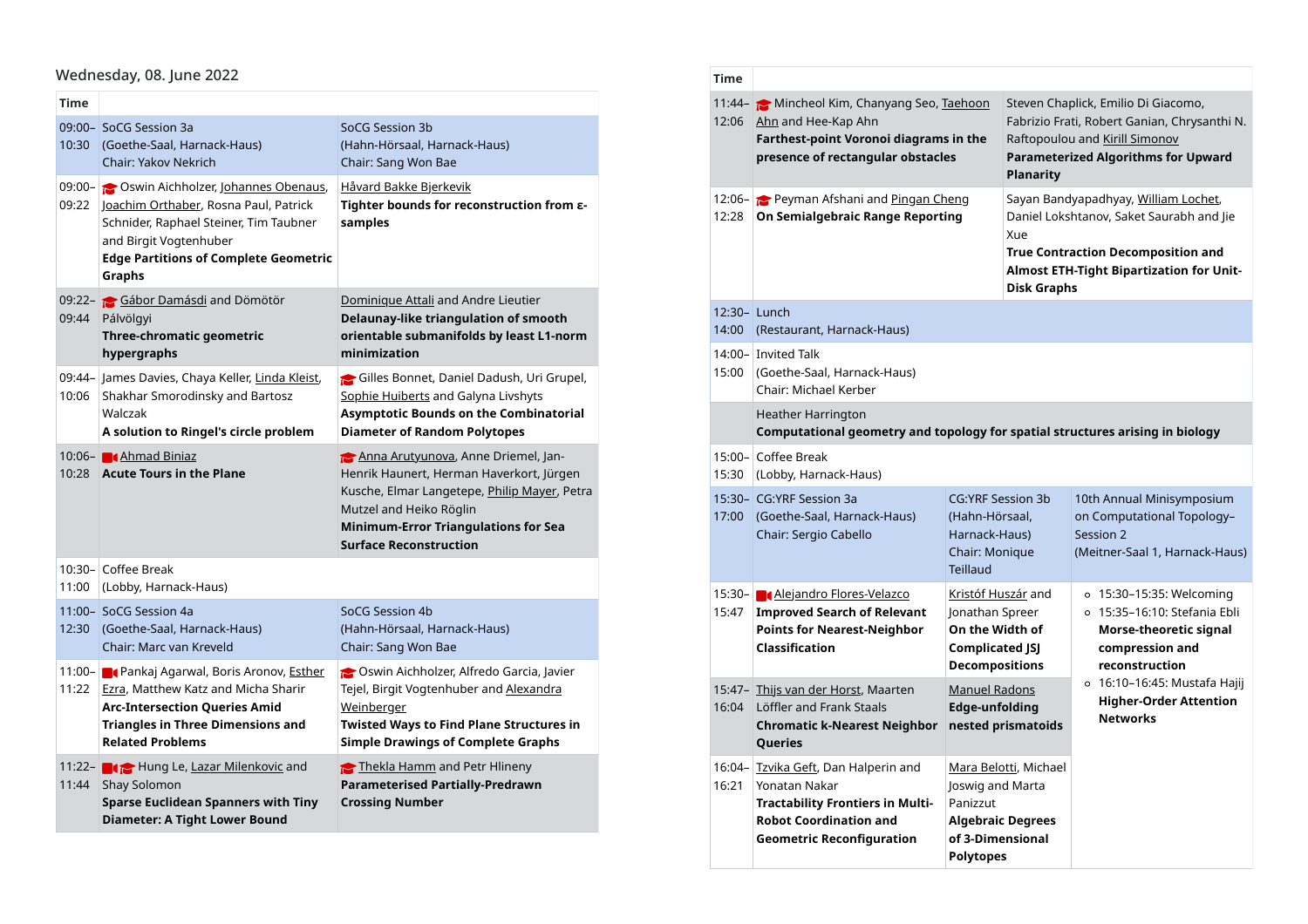| <b>Time</b>        |                                                                                                                          |                                                                                                                                                             |                                                          |
|--------------------|--------------------------------------------------------------------------------------------------------------------------|-------------------------------------------------------------------------------------------------------------------------------------------------------------|----------------------------------------------------------|
| $16:21 -$<br>16:38 | <b>Carah Percival</b><br>An Efficient Algorithm for the<br><b>Computation of Reeb Spaces</b><br>from Roadmaps            | Hana Dal Poz Kourimska and Mathijs<br>Wintraecken<br><b>Stability of circumcentres for small</b><br>metric perturbations of spaces of<br>constant curvature | $0.16:45-$<br>17:00:<br><b>Discussion</b><br>and closing |
| $16:38-$<br>16:55  | Erin Chambers, Kathleen<br>Kramer and David Letscher<br><b>The Edit Distance for</b><br><b>Smoothings of Reeb Graphs</b> | Vadim Lebovici<br><b>Euler-Fourier transform of</b><br>constructible functions                                                                              |                                                          |
| 18:00              | 17:00- Discussion Forum<br>(Goethe-Saal, Harnack-Haus)<br>Chair:                                                         |                                                                                                                                                             |                                                          |
|                    |                                                                                                                          |                                                                                                                                                             |                                                          |

## Thursday, 09. June 2022

| <u>rei civai</u><br><b>nt Algorithm for the</b> Wintraecken<br>tion of Reeb Spaces | <u>Hana Dai'r Uz Rudinniska</u> and Mathijs<br><b>Stability of circumcentres for small</b> | 17:00:<br><b>Discussion</b> |             |                                                                                                                                                                                                                            |                                                                                                                                                                                          |
|------------------------------------------------------------------------------------|--------------------------------------------------------------------------------------------|-----------------------------|-------------|----------------------------------------------------------------------------------------------------------------------------------------------------------------------------------------------------------------------------|------------------------------------------------------------------------------------------------------------------------------------------------------------------------------------------|
| ıdmaps                                                                             | metric perturbations of spaces of                                                          | and closing                 |             | Thursday, 09. June 2022                                                                                                                                                                                                    |                                                                                                                                                                                          |
|                                                                                    | constant curvature                                                                         |                             | <b>Time</b> |                                                                                                                                                                                                                            |                                                                                                                                                                                          |
| nbers, <u>Kathleen</u><br>nd David Letscher<br>Distance for<br>າgs of Reeb Graphs  | Vadim Lebovici<br><b>Euler-Fourier transform of</b><br>constructible functions             |                             |             | 09:00- SoCG Session 5a<br>10:30 (Goethe-Saal, Harnack-Haus)<br><b>Chair: Yakov Nekrich</b>                                                                                                                                 | SoCG Session 5b<br>(Hahn-Hörsaal, Harnack-Haus)<br>Chair: Michael Kerber                                                                                                                 |
| n Forum<br>Saal, Harnack-Haus)                                                     |                                                                                            |                             |             | 09:00- Paul Jungeblut, Linda Kleist and<br>09:22   Tillmann Miltzow<br>The Complexity of the Hausdorff<br><b>Distance</b>                                                                                                  | Tamal K. Dey, Woojin Kim and Facundo Mémoli<br><b>Computing Generalized Rank invariant for 2-</b><br>Parameter Persistence Modules via Zigzag<br><b>Persistence and its Applications</b> |
| ce Dinner<br>nt Alter Krug)                                                        |                                                                                            |                             |             | 09:22- Anne Driemel, Ivor van der Hoog<br>09:44 and Eva Rotenberg<br>On the Discrete Fréchet Distance<br>in a Graph                                                                                                        | Magnus Bakke Botnan, Steffen Oppermann and<br><b>Steve Oudot</b><br><b>Signed Barcodes for Multi-Parameter</b><br><b>Persistence via Rank Decompositions</b>                             |
|                                                                                    |                                                                                            |                             |             | 09:44- Kevin Buchin, André Nusser and<br>10:06 Sampson Wong<br><b>Computing Continuous Dynamic</b><br>Time Warping of Time Series in<br><b>Polynomial Time</b>                                                             | Alexander Rolle<br>The degree-Rips complexes of an annulus with<br>outliers                                                                                                              |
|                                                                                    |                                                                                            |                             |             | 10:06- Karl Bringmann, Sándor<br>10:28 Kisfaludi-Bak, Marvin Künnemann,<br>Dániel Marx and André Nusser<br><b>Dynamic Time Warping Under</b><br><b>Translation: Approximation</b><br><b>Guided by Space-Filling Curves</b> | Marco Contessoto, Facundo Mémoli,<br>Anastasios Stefanou and Ling Zhou<br>Persistent cup-length                                                                                          |
|                                                                                    |                                                                                            |                             | 11:00       | 10:30- Coffee Break<br>(Lobby, Harnack-Haus)                                                                                                                                                                               |                                                                                                                                                                                          |
|                                                                                    |                                                                                            |                             |             | 11:00- Invited Talk<br>12:00 (Goethe-Saal, Harnack-Haus)<br><b>Chair: Xavier Goaoc</b>                                                                                                                                     |                                                                                                                                                                                          |
|                                                                                    |                                                                                            |                             |             | Hannah Bast<br><b>Efficient Querying of Large-Scale Geodata</b>                                                                                                                                                            |                                                                                                                                                                                          |
|                                                                                    |                                                                                            |                             |             | 12:00-Lunch<br>13:30 (Restaurant, Harnack-Haus)                                                                                                                                                                            |                                                                                                                                                                                          |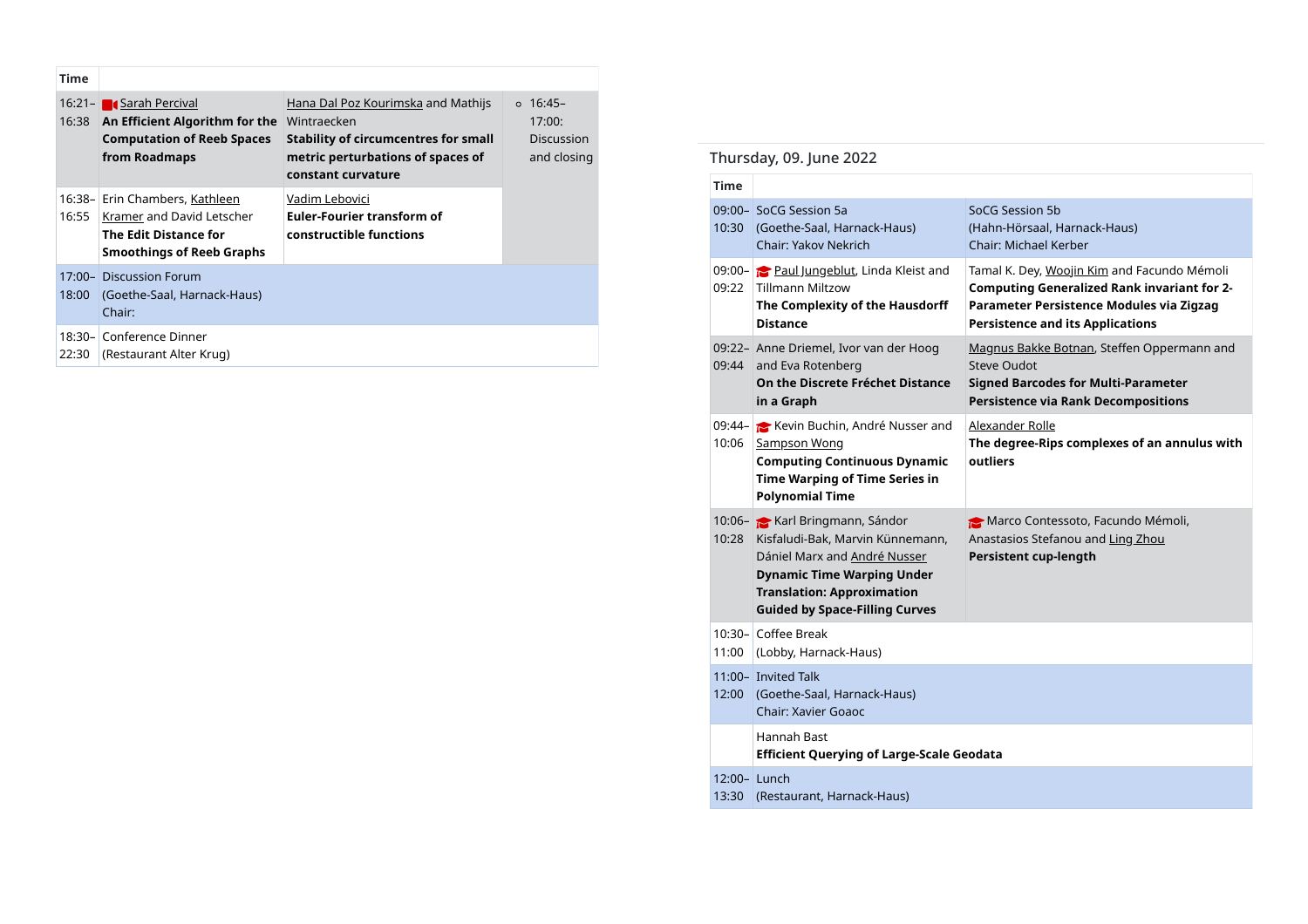| Time  |                                                                                                                                                                                                                                                                                                                                                                                                                                                                                                                                                                                                                                                                                                            |                                                                                                                            |
|-------|------------------------------------------------------------------------------------------------------------------------------------------------------------------------------------------------------------------------------------------------------------------------------------------------------------------------------------------------------------------------------------------------------------------------------------------------------------------------------------------------------------------------------------------------------------------------------------------------------------------------------------------------------------------------------------------------------------|----------------------------------------------------------------------------------------------------------------------------|
| 15:00 | 13:30– SoCG Session 6a<br>(Goethe-Saal, Harnack-Haus)<br>Chair: Jeff Phillips                                                                                                                                                                                                                                                                                                                                                                                                                                                                                                                                                                                                                              | SoCG Session 6b<br>(Hahn-Hörsaal, Harnack-Haus)<br>Chair: Günter Rote                                                      |
| 13:52 | 13:30- Yair Bartal, Ora Nova Fandina and Kasper<br>Green Larsen<br><b>Optimality of the Johnson-Lindenstrauss</b>                                                                                                                                                                                                                                                                                                                                                                                                                                                                                                                                                                                          | Andrew Suk and Ji Zeng<br>A positive fraction Erdős-Szekeres<br>theorem and its applications                               |
|       | <b>Dimensionality Reduction for Practical</b><br><b>Measures</b>                                                                                                                                                                                                                                                                                                                                                                                                                                                                                                                                                                                                                                           |                                                                                                                            |
|       | 13:52- ■ Alexandros Eskenazis<br>14:14 $\epsilon$ -isometric dimension reduction for<br>incompressible subsets of $\mathfrak{e}_p$                                                                                                                                                                                                                                                                                                                                                                                                                                                                                                                                                                         | Martin Balko, Manfred Scheucher and<br><b>Pavel Valtr</b><br>Erdős--Szekeres-type problems in the<br>real projective plane |
| 14:36 | 14:14- <b>C</b> Rajesh Chitnis and Nitin Saurabh<br><b>Tight Lower Bounds for Approximate &amp;</b>                                                                                                                                                                                                                                                                                                                                                                                                                                                                                                                                                                                                        | Janos Pach, Gabor Tardos and Geza Toth<br>Disjointness graphs of short polygonal                                           |
|       | Exact k-Center in $\mathbb{R}^{\mathsf{d}}$                                                                                                                                                                                                                                                                                                                                                                                                                                                                                                                                                                                                                                                                | chains                                                                                                                     |
|       | 14:36- Chaya Keller and Micha A. Perles<br>14:58 An (x <sub>0</sub> ,k+2)-Theorem for k-Transversals                                                                                                                                                                                                                                                                                                                                                                                                                                                                                                                                                                                                       | Sergio Cabello, Michael Hoffmann,<br>Katharina Klost, Wolfgang Mulzer and<br>Josef Tkadlec                                 |
| 15:30 | 15:00- Coffee Break<br>(Lobby, Harnack-Haus)                                                                                                                                                                                                                                                                                                                                                                                                                                                                                                                                                                                                                                                               | Long plane trees                                                                                                           |
|       | 15:30- CG:SHOP<br>16:30 (Goethe-Saal, Harnack-Haus)<br>Chair: Sándor Fekete                                                                                                                                                                                                                                                                                                                                                                                                                                                                                                                                                                                                                                |                                                                                                                            |
|       | ○ Sándor Fekete<br><b>Welcome and Overview</b><br>○ Dominik Krupke and Phillip Keldenich<br><b>Technical Comments</b><br>o André Schidler<br>SAT-based local search for plane subgraph partitions<br>o Florian Fontan, Pascal Lafourcade, Luc Libralesso and Benjamin Momège<br>Local search with weighting schemes for the CG:SHOP 2022 competition<br>o Jack Spalding-Jamieson, Brandon Zhang and Da Wei Zheng<br>Conflict-based local search for minimum partition into plane subgraphs<br>o Loïc Crombez, Guilherme Dias da Fonseca, Yan Gerard and Aido Gonzalez-Lorenzo<br>Shadoks approach to minimum partition into plane subgraphs<br>o Questions and Discussion<br>○ Award Ceremony<br>○ Outlook |                                                                                                                            |

|                                                                      | <b>Time</b>        |                                                                                                                                                                                           |
|----------------------------------------------------------------------|--------------------|-------------------------------------------------------------------------------------------------------------------------------------------------------------------------------------------|
| on 6b<br>aal, Harnack-Haus)<br>er Rote                               | $16:30-$<br>18:00  | CG:MME<br>(Goethe-Saal, Harnack-Haus)<br>Chair: Aaron T. Becker                                                                                                                           |
| Suk and Ji Zeng<br>fraction Erdős-Szekeres<br>nd its applications    | $16:30-$<br>16:45  | Julien Bourgeois, Sándor Fekete, Ramin Kosfeld, Peter Kramer, Benoît Piranda,<br>Christian Rieck and Christian Scheffer<br>Space Ants: Episode II - Coordinating Connected Catoms         |
|                                                                      | $16:45-$<br>17:00  | Willem Sonke and Jules Wulms<br>An Interactive Framework for Reconfiguration in the Sliding Square Model                                                                                  |
| o, Manfred Scheucher and<br>keres-type problems in the<br>tive plane | $17:00 -$<br>17:15 | Ioannis Mantas, Evanthia Papadopoulou, Martin Suderland and Chee Yap<br>Subdivision methods for sum-of-distances problems: Fermat point, n-ellipse and<br>min-sum cluster Voronoi diagram |
| Gabor Tardos and Geza Toth<br>ss graphs of short polygonal           | $17:15-$<br>17:30  | Anirban Ghosh, Fnu Shariful and David Wisnosky<br><b>Visualizing WSPDs and their applications</b>                                                                                         |
|                                                                      | $17:30-$<br>17:45  | Erin Chambers, Christopher Fillmore, Elizabeth Stephenson and Mathijs Wintraecken<br>A cautionary tale: burning the medial axis is unstable                                               |
| ello, Michael Hoffmann,<br>(lost, Wolfgang Mulzer and<br>эc          | $17:45-$<br>18:00  | Satyan Devadoss, Matthew Harvey and Sam Zhang<br>Visualizing and unfolding nets of 4-polytopes                                                                                            |
| e trees                                                              | $18:30-$<br>20:00  | <b>Business Meeting</b><br>(Goethe-Saal, Harnack-Haus)<br>Chair: Michael Hoffmann                                                                                                         |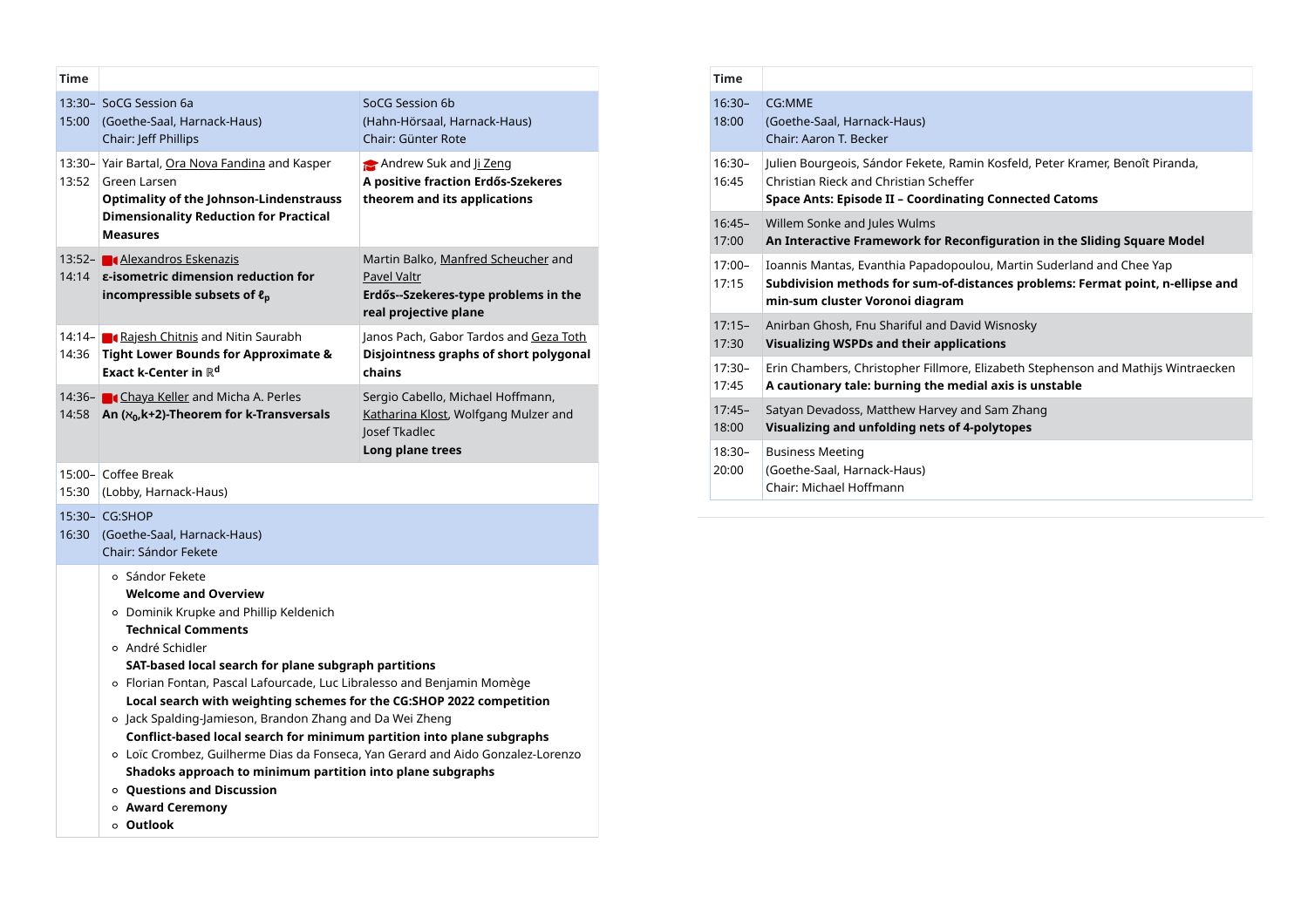#### Friday, 10. June 2022

| Time               |                                                                                                                                       |                                                                                                                                                                                                                                                                      |       | 11:20- Erin Chambers, Salmar                                                                                  |  |
|--------------------|---------------------------------------------------------------------------------------------------------------------------------------|----------------------------------------------------------------------------------------------------------------------------------------------------------------------------------------------------------------------------------------------------------------------|-------|---------------------------------------------------------------------------------------------------------------|--|
| 10:30              | 09:00-SoCG Session 7a<br>(Goethe-Saal, Harnack-Haus)<br>Chair: Stefan Huber                                                           | SoCG Session 7b<br>(Hahn-Hörsaal, Harnack-Haus)<br><b>Chair: Xavier Goaoc</b>                                                                                                                                                                                        | 11:40 | Hannah Schreiber<br><b>On Complexity of Cor</b><br><b>Bottleneck and Lexic</b><br><b>Cycles in a Homology</b> |  |
| $09:00 -$<br>09:22 | Robert Cardona, Justin Curry,<br>Tung Lam and Michael<br>Lesnick<br>The Universal ℓ <sup>p</sup> -Metric on<br><b>Merge Trees</b>     | Zdenek Dvorak, Jakub Pekarek, Torsten Ueckerdt and<br>Yelena Yuditsky<br><b>Weak Coloring Numbers of Intersection Graphs</b>                                                                                                                                         | 12:00 | 11:40- Salman Parsa and Tim<br><b>Minimum Height Dra</b><br><b>Trees in Polynomial T</b>                      |  |
|                    | 09:22- Fan Wang, Hubert Wagner<br>09:44 and Chao Chen<br><b>GPU Computation of the</b><br><b>Euler Characteristic Curve</b>           | Shir Peleg and Amir Shpilka<br>Robust Sylvester-Gallai type theorem for quadratic<br>polynomials<br>and                                                                                                                                                              | 13:30 | <b>Height of Tree Duals</b><br>12:00- Lunch<br>(Restaurant, Harnack-I                                         |  |
|                    | for Imaging Data                                                                                                                      | Rafael Mendes de Oliveira, Akash Sengupta and<br>Abhibhay Garg<br>Robust Radical Sylvester-Gallai Theorem for<br>Quadratics                                                                                                                                          | 14:30 | 13:30- Award Ceremony<br>(Goethe-Saal, Harnack<br>Chair: Dan Halperin                                         |  |
| 09:44-<br>10:06    | Ulrich Bauer, Håvard Bjerkevik<br>and Benedikt Fluhr<br>Quasi-universality of Reeb<br>graph distances                                 | Zuzana Patáková and Micha Sharir<br>Covering points by hyperplanes and related problems                                                                                                                                                                              | 15:30 | 14:30- 6th Workshop on<br><b>Geometry and Machin</b><br>Learning-Session 1<br>(Goethe-Saal, Harnack<br>Haus)  |  |
| 10:28              | 10:06- Yitzchak Solomon, Alexander<br><b>Wagner and Paul Bendich</b><br><b>Inverse Theorems for</b><br><b>Distributed Persistence</b> | Zdenek Dvorak, Daniel Gonçalves, Abhiruk Lahiri, Jane<br>Tan and Torsten Ueckerdt<br>From Geometry to Topology: On comparable box dimension                                                                                                                          |       | ∘ 14:30–14:50: Leyla<br>Biabani<br>Coresets for the I<br><b>Center Problem</b><br>with Outliers               |  |
| $10:30-$<br>11:00  | Coffee Break<br>(Lobby, Harnack-Haus)                                                                                                 |                                                                                                                                                                                                                                                                      |       | ○ 14:50-15:10: Iorda<br>Ganev                                                                                 |  |
| 12:00              | 11:00– SoCG Session 8a<br>(Goethe-Saal, Harnack-Haus)<br>Chair: Carola Wenk                                                           | SoCG Session 8b<br>(Hahn-Hörsaal, Harnack-Haus)<br>Chair: David Kirkpatrick                                                                                                                                                                                          |       | The QR<br><b>Decomposition fo</b><br><b>Radial Neural</b><br><b>Networks</b>                                  |  |
| $11:00 -$<br>11:20 | Marc Glisse and Siddharth<br>Pritam<br><b>Collapse a filtration</b>                                                                   | Bahareh Banyassady, Mark de Berg, Karl Bringmann,<br>Kevin Buchin, Henning Fernau, Dan Halperin, Irina<br>Swap, Shift and Trim to Edge   Kostitsyna, Yoshio Okamoto and Stijn Slot<br>Unlabeled Multi-Robot Motion Planning with Tighter<br><b>Separation Bounds</b> |       | $\circ$ 15:10-15:30: 1<br>Wulms<br>The Influence of<br>Dimensions on th<br><b>Complexity of</b>               |  |

| 2022                                                                     |                                                                                                                                                                                                                                       | <b>Time</b>                               |                                                                                                                                                                                           |                                                                                                                            |                                                                                                                                                                                                                                                   |                                                                                         |
|--------------------------------------------------------------------------|---------------------------------------------------------------------------------------------------------------------------------------------------------------------------------------------------------------------------------------|-------------------------------------------|-------------------------------------------------------------------------------------------------------------------------------------------------------------------------------------------|----------------------------------------------------------------------------------------------------------------------------|---------------------------------------------------------------------------------------------------------------------------------------------------------------------------------------------------------------------------------------------------|-----------------------------------------------------------------------------------------|
| วท 7a<br>al, Harnack-Haus)<br>n Huber<br>dona, <u>Justin Curry</u> ,     | SoCG Session 7b<br>(Hahn-Hörsaal, Harnack-Haus)<br>Chair: Xavier Goaoc<br>Zdenek Dvorak, Jakub Pekarek, Torsten Ueckerdt and                                                                                                          |                                           | 11:20- Erin Chambers, Salman Parsa and<br>11:40 Hannah Schreiber<br><b>On Complexity of Computing</b><br><b>Bottleneck and Lexicographic Optimal</b><br><b>Cycles in a Homology Class</b> |                                                                                                                            | Peyman Afshani, Mark de Berg, Kevin<br>Buchin, Jie Gao, Maarten Löffler, Amir<br>Nayyeri, Benjamin Raichel, Rik Sarkar,<br>Haotian Wang and Hao-Tsung Yang<br>On Cyclic Solutions to the Min-Max<br><b>Latency Multi-Robot Patrolling Problem</b> |                                                                                         |
| ınd Michael<br>ˈsal ℓ <sup>p</sup> -Metric on<br>Hubert Wagner           | Yelena Yuditsky<br><b>Weak Coloring Numbers of Intersection Graphs</b><br>Shir Peleg and Amir Shpilka                                                                                                                                 | 12:00                                     | 11:40-Salman Parsa and Tim Ophelders<br><b>Minimum Height Drawings of Ordered</b><br><b>Trees in Polynomial Time: Homotopy</b><br><b>Height of Tree Duals</b>                             |                                                                                                                            | Anders Aamand, Mikkel Abrahamsen,<br>Thomas Ahle and Peter Michael Reichstein<br>Rasmussen<br><b>Tiling with Squares and Packing Dominos</b>                                                                                                      |                                                                                         |
| hen<br>utation of the<br>acteristic Curve<br>g Data                      | Robust Sylvester-Gallai type theorem for quadratic<br>polynomials<br>and<br>Rafael Mendes de Oliveira, Akash Sengupta and<br>Abhibhav Garg                                                                                            | 12:00-Lunch<br>13:30<br>$13:30-$<br>14:30 | (Restaurant, Harnack-Haus)<br><b>Award Ceremony</b><br>(Goethe-Saal, Harnack-Haus)                                                                                                        |                                                                                                                            | in Polynomial Time                                                                                                                                                                                                                                |                                                                                         |
| r, <u>Håvard Bjerkevik</u><br>kt Fluhr<br>ersality of Reeb<br>ances      | Robust Radical Sylvester-Gallai Theorem for<br>Quadratics<br>Zuzana Patáková and Micha Sharir<br>Covering points by hyperplanes and related problems                                                                                  | 15:30                                     | Chair: Dan Halperin<br>14:30- 6th Workshop on<br><b>Geometry and Machine</b><br>Learning-Session 1<br>(Goethe-Saal, Harnack-<br>Haus)                                                     | 2nd International Workshop on<br><b>Uncertainty in Computational</b><br>Geometry-Session 1<br>(Hahn-Hörsaal, Harnack-Haus) |                                                                                                                                                                                                                                                   | Workshop in<br>Combinatorial<br>Geometry-Session 1<br>(Meitner-Saal 1,<br>Harnack-Haus) |
| lomon, Alexander<br>d Paul Bendich<br>eorems for<br>d Persistence<br>ık. | Zdenek Dvorak, Daniel Gonçalves, Abhiruk Lahiri, Jane<br>Tan and Torsten Ueckerdt<br>netry to Topology: On comparable box dimension                                                                                                   |                                           | o 14:30-14:50: Leyla<br>Biabani<br>Coresets for the k-<br><b>Center Problem</b><br>with Outliers<br>○ 14:50–15:10: Iordan                                                                 | Benjamin Raichel<br><b>Low Potential</b>                                                                                   | ○ 14:30–14:40: Maarten Löffler /<br><b>Introduction and Overview</b><br>o 14:45-15:25: David Kirkpatrick<br><b>Query Strategies for Maintaining</b>                                                                                               |                                                                                         |
| nack-Haus)<br>วท 8a<br>al, Harnack-Haus)<br>la Wenk                      | SoCG Session 8b<br>(Hahn-Hörsaal, Harnack-Haus)<br>Chair: David Kirkpatrick                                                                                                                                                           |                                           | Ganev<br>The QR<br><b>Decomposition for</b><br><b>Radial Neural</b><br><b>Networks</b>                                                                                                    | <b>Congestion/Interference Among</b><br><b>Moving Entities</b>                                                             |                                                                                                                                                                                                                                                   |                                                                                         |
| and Siddharth<br>t and Trim to Edge  <br>filtration                      | Bahareh Banyassady, Mark de Berg, Karl Bringmann,<br>Kevin Buchin, Henning Fernau, Dan Halperin, Irina<br>Kostitsyna, Yoshio Okamoto and Stijn Slot<br>Unlabeled Multi-Robot Motion Planning with Tighter<br><b>Separation Bounds</b> |                                           | $\circ$ 15:10-15:30:   ∪  Jules<br>Wulms<br>The Influence of<br>Dimensions on the<br><b>Complexity of</b><br>Computing                                                                    |                                                                                                                            |                                                                                                                                                                                                                                                   |                                                                                         |
|                                                                          |                                                                                                                                                                                                                                       |                                           | <b>Decision Trees</b><br>15:30- Coffee Break                                                                                                                                              |                                                                                                                            |                                                                                                                                                                                                                                                   |                                                                                         |

16:00 (Lobby, Harnack-Haus)